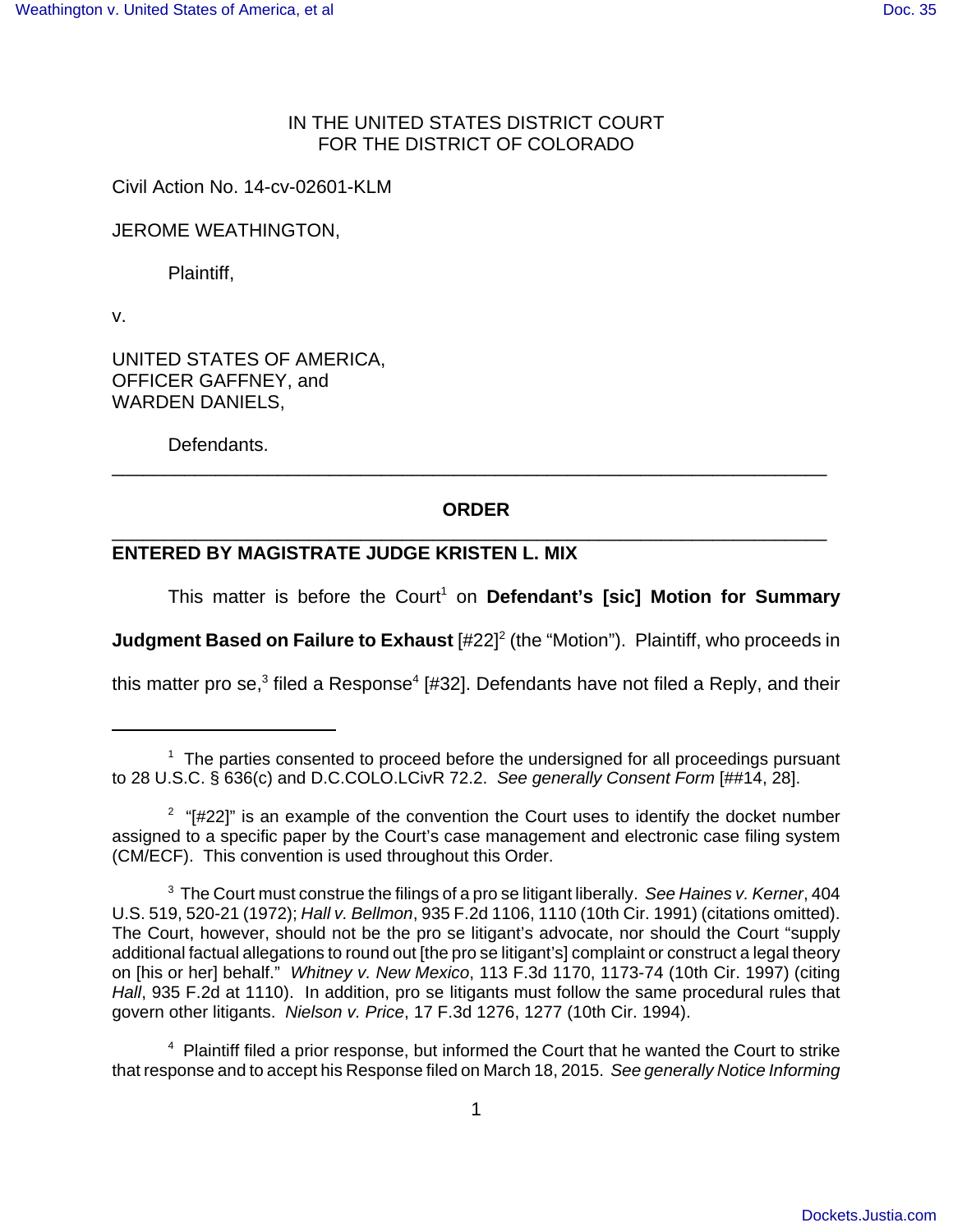time to do so has elapsed. The Court has reviewed the Motion, the Response, the entire docket, and the applicable law, and is sufficiently advised in the premises. For the reasons set forth below, the Motion [#22] is **DENIED**.

#### **I. Background**

Plaintiff is incarcerated by the Federal Bureau of Prisons (the "BOP") at the United States Penitentiary in Florence, Coloardo ("USP"). Amended Prisoner Complaint [#8] (the "Complaint") at 2. Plaintiff brings two claims under Bivens v. Six Unknown Named Agents of Fed. Bureau of Narcotics, 403 U.S. 388 (1971), and one claim under the Federal Tort Claims Act ("FTCA"), 28 U.S.C. § 2671. Plaintiff asserts that this Court has jurisdiction pursuant to 28 U.S.C. § 1331. Id. at 3. Plaintiff alleges that when he arrived at USP on December 12, 2012 he was not given a pillow. Id. at 3. He further alleges that he requested a pillow through various channels, including filing an internal grievance and submitting a medical request, but was not issued a pillow. Id. at 3-6. Plaintiff brings a Fourteenth Amendment due process claim, an Eighth Amendment cruel and unusual punishment claim, and a negligence claim under the FTCA, 28 U.S.C. § 2671. Plaintiff seeks \$35,000 in monetary compensation and requests injunctive relief. Id. at 14.

In the Motion, Defendants argue that "Plaintiff did not properly exhaust and file these claims." Motion [#22] at 1. They maintain that Plaintiff "filed one administrative tort claim, which was denied, but he then [ ] did not file a timely civil complaint within 6 months of the denial, as was required by the [FTCA]." Id. Defendants aver that Plaintiff "filed another

Court of a New Response to the Motion for Summary Judgment #22 and to Strike the Other Motions From the Record [#33] (the "Notice"). Because the Notice was not filed as a Motion, the Court did not rule on the Notice. Instead, in this Order the Court is considering only the Response and is not considering the previously filed response as Plaintiff requested in the Notice.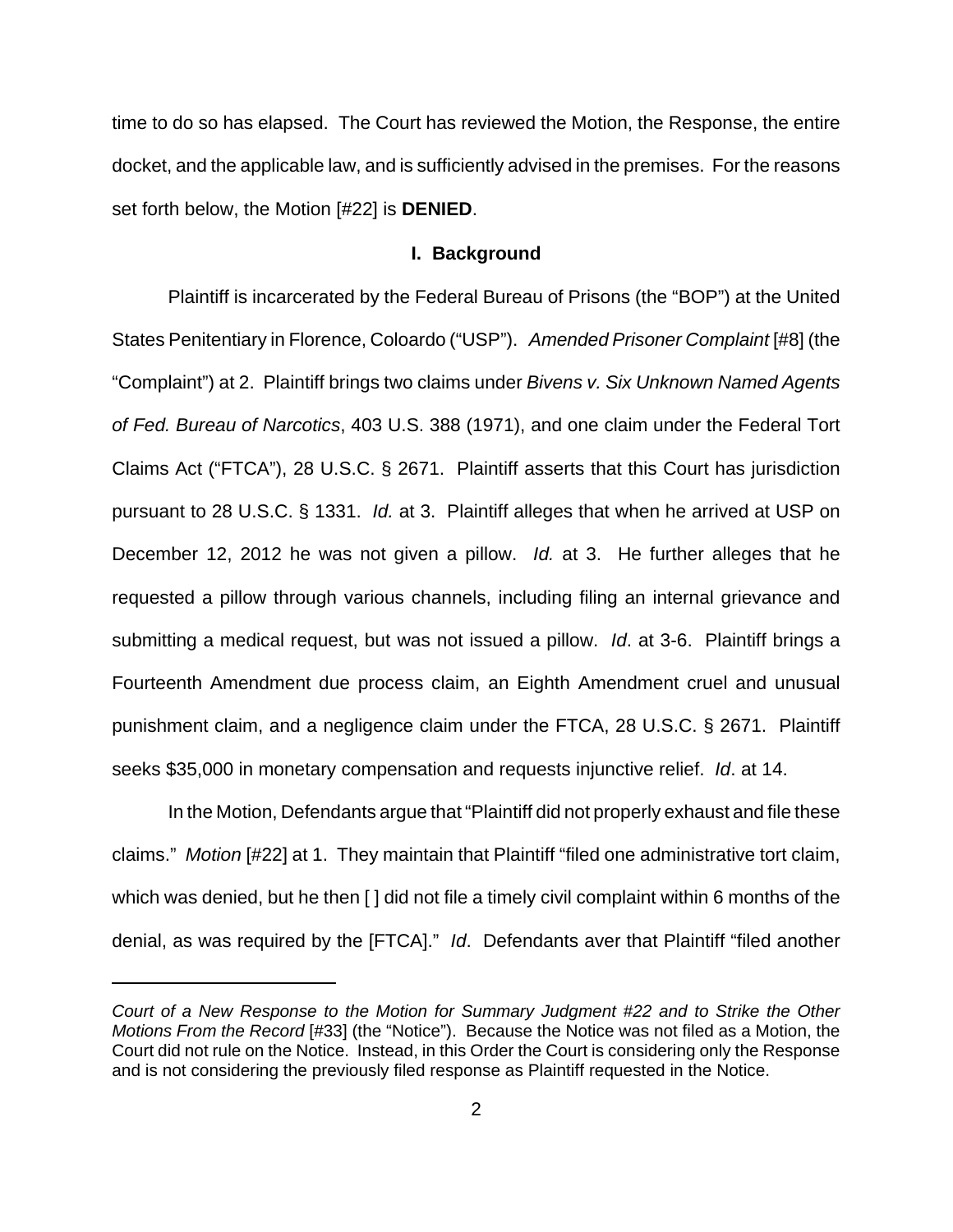administrative tort claim, but he filed this civil action before that claim was denied, and thus failed to exhaust that claim before filing, as required by the [FTCA]." Id. at 1-2. Defendants submitted a declaration signed by Benjamin J. Brieschke ("Brieschke"), a Senior Attorney with the United States Department of Justice working at the Federal Correctional Complex in Florence, Colorado, to support their argument that Plaintiff failed to exhaust his administrative remedies. See generally Brieschke Decl. [#22-1]. Defendants provide a Statement of Undisputed Material Facts relating to the grievances and administrative torts claims filed by Plaintiff. Motion [#22] at 2-3.

In his Response, Plaintiff argues that with regard to his Bivens claims, he exhausted his administrative remedies. Response [#32] at 1-3. Plaintiff also maintains that he filed two administrative claims relating to the FTCA claim he asserts in the instant action. Id. at 3. Plaintiff argues that his "tort claim . . . was denied on Sep[tember] 16, 2014" and that he filed this "claim in court on Sep[tember] 19, 2014." Id. Plaintiff also argues that equitable tolling should apply to his first FTCA claim "because [he] was still pursuing [his] rights diligently by waiting on Medical to see [him] . . ." and waited to file the claim until after the medication prescribed for his back pain did not work. Id. at 4. Plaintiff states that the two FTCA claims he submitted were numbered TRT NCR-2013-02512 and TRT NCR-14- 5762. Id. Plaintiff maintains that his claim as reflected in TRT NCR-14-5762 is timely filed with this Court. Id.

### **II. Standard of Review**

The purpose of a motion for summary judgment pursuant to Fed. R. Civ. P. 56 is to assess whether trial is necessary. See Celotex Corp. v. Catrett, 477 U.S. 317, 323 (1986). Under Rule 56, the Court must dismiss Plaintiff's claims without prejudice if the evidence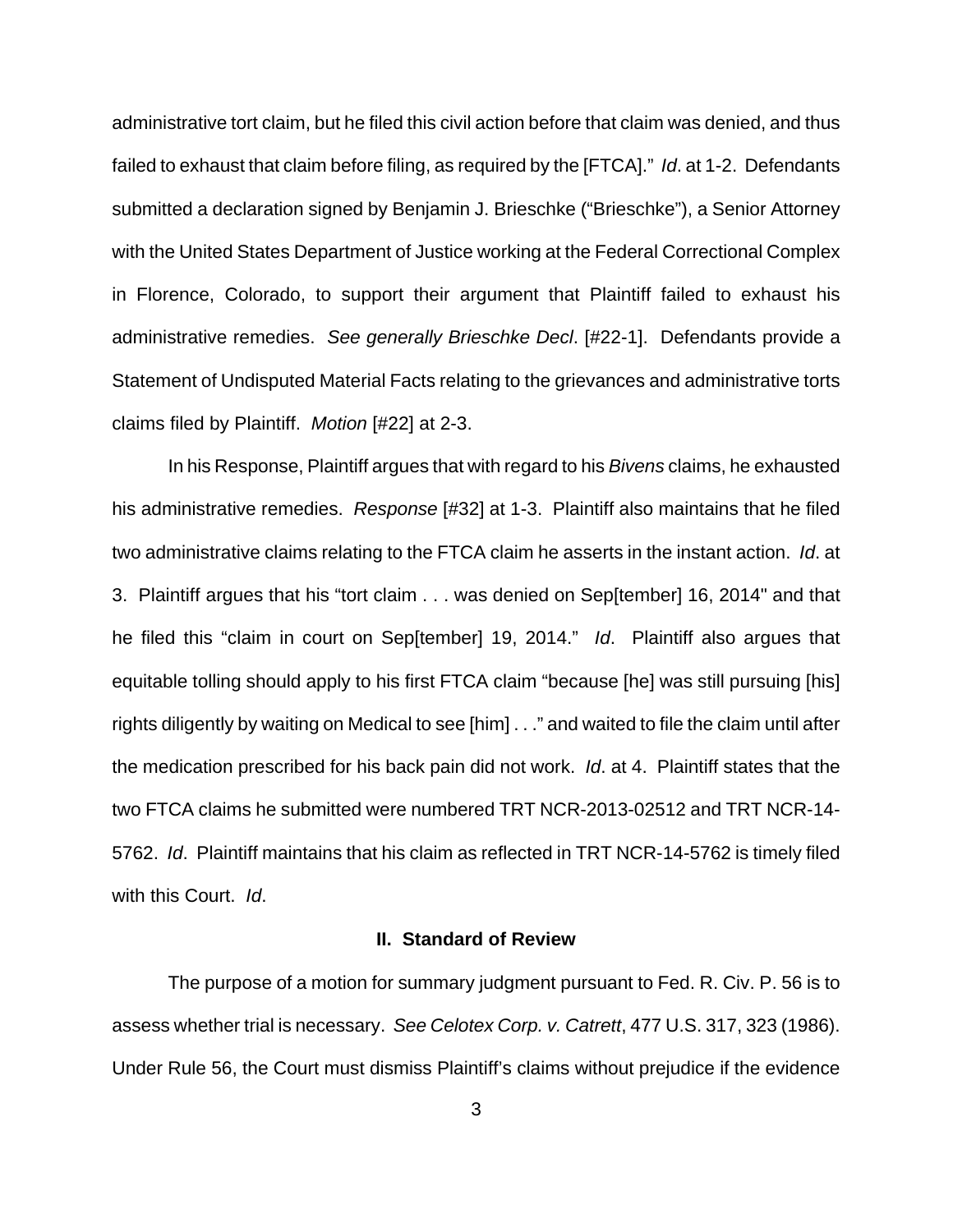presented does not create a genuine issue of material fact as to whether Plaintiff's claims against Defendants were properly exhausted. Gatlin v. Brown, 2014 WL 1818245, at \*4 (D. Colo. 2014) (noting that dismissal of unexhausted claims on summary judgment should be without prejudice). An issue is genuine if the evidence is such that a reasonable jury could resolve the issue in favor of the nonmoving party. Anderson v. Liberty Lobby, Inc., 477 U.S. 242, 248 (1986). A fact is material if it might affect the outcome of the case under the governing substantive law. Id.

The burden is on the movant to show the absence of a genuine issue of material fact. Adler v. Wal-Mart Stores, Inc., 144 F.3d 664, 670-71 (10th Cir. 1998) (citing Celotex, 477 U.S. at 323). When the movant does not bear the ultimate burden of persuasion at trial, the "movant may make its prima facie demonstration [of the absence of a genuine issue of material fact] simply by pointing out to the [C]ourt a lack of evidence for the nonmovant on an essential element of the nonmovant's claim." Id. at 671. If the movant carries the initial burden of making a prima facie showing of a lack of evidence, the burden shifts to the nonmovant to put forth sufficient evidence for each essential element of his claim such that a reasonable jury could find in his favor. See Anderson, 477 U.S. at 248; Simms v. Okla. ex rel. Dep't of Mental Health & Substance Abuse Servs., 165 F.3d 1321, 1326 (10th Cir. 1999), abrogation recognized by Eisenhour v. Weber County, 744 F.3d 1220, 1227 (10th Cir. 2014). Conclusory statements based merely on conjecture, speculation, or subjective belief are not competent summary judgment evidence. Bones v. Honeywell Int'l, Inc., 366 F.3d 869, 875 (10th Cir. 2004). The nonmoving party's evidence must be more than "mere reargument of [his] case or a denial of an opponent's allegation" or it will be disregarded. See 10B Charles Alan Wright, et al., Federal Practice

4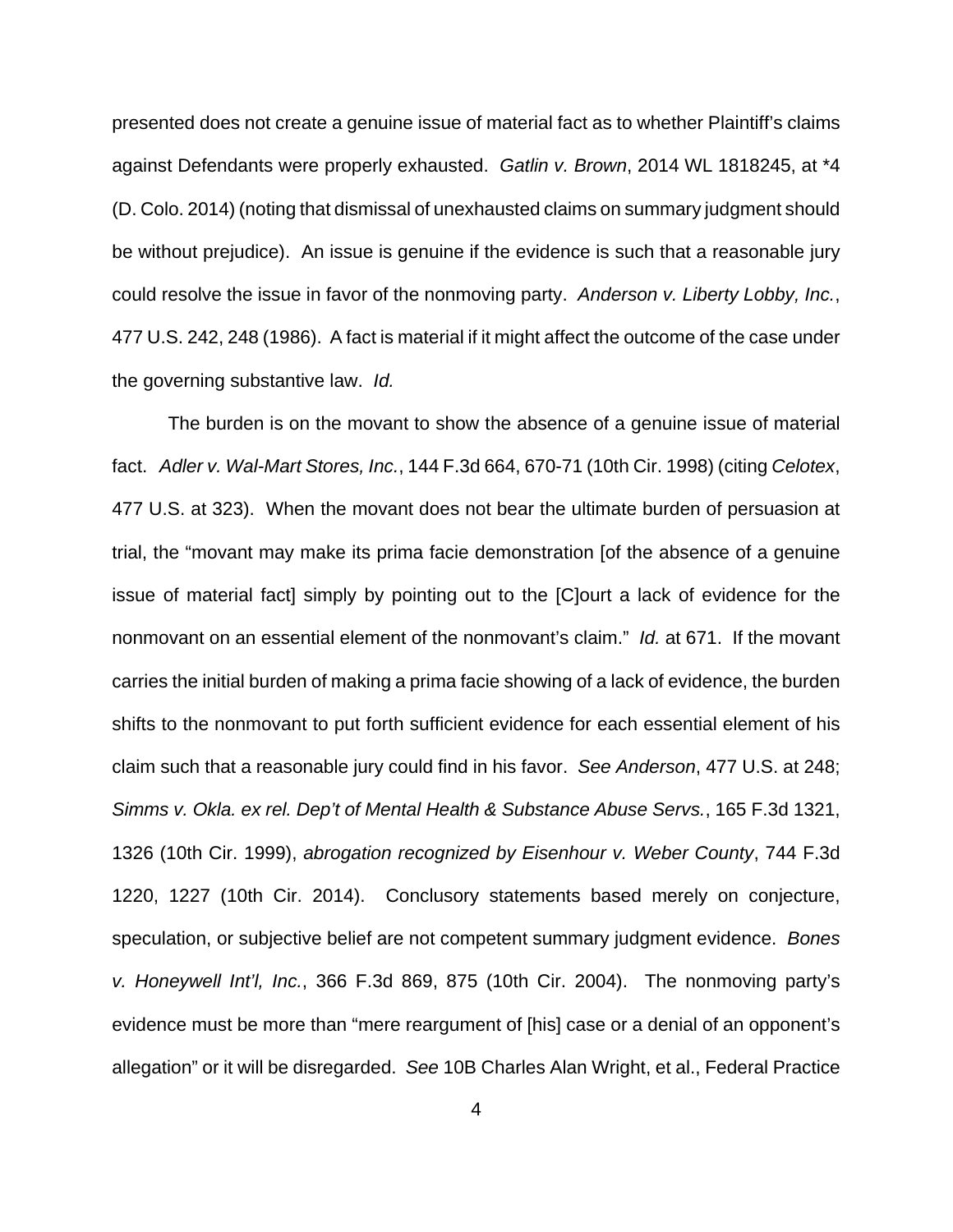and Procedure § 2738 at 356 (3d ed.1998).

Pro se litigants must follow procedural rules including Rule 56. See Nielson, 17 F.3d at 1277. The Tenth Circuit, however, has found that "[t]he rights of pro se litigants require careful protection where highly technical requirements are involved . . . .'" Jaxon v. Circle K Corp., 773 F.2d 1138,1140 (10th Cir. 1985) (quoting Garaux v. Pulley, 739 F.2d 437, 439 (9th Cir. 1984)).

### **III. Analysis**

### **A. Constitutional Claims**

The Prison Litigation Reform Act ("PLRA") requires that a claim regarding prison conditions must first be exhausted before a prisoner may challenge those conditions by filing suit. Porter v. Nussle, 534 U.S. 516, 520 (2002) ("1997e(a)'s exhaustion requirement applies to all prisoners seeking redress for prison circumstances or occurrences."). Specifically, the exhaustion provision states:

No action shall be brought with respect to prison conditions under [42 U.S.C. § 1983] of this title, or any other Federal law, by a prisoner confined in any jail, prison, or other correctional facility until such administrative remedies as are available are exhausted.

42 U.S.C. § 1997e(a).

"There is no question that exhaustion is mandatory under the PLRA and that unexhausted claims cannot be brought in court." Jones v. Bock, 549 U.S. 199, 211 (2007); Woodford v. Ngo, 548 U.S. 81, 84 (2006) ("Exhaustion is no longer left to the discretion of the district court, but is mandatory."). However, the burden is on Defendants to assert Plaintiff's failure to exhaust in a dispositive motion. Here, Defendants' failure to exhaust defense is analyzed pursuant to Fed. R. Civ. P. 56. As such, if the evidence presented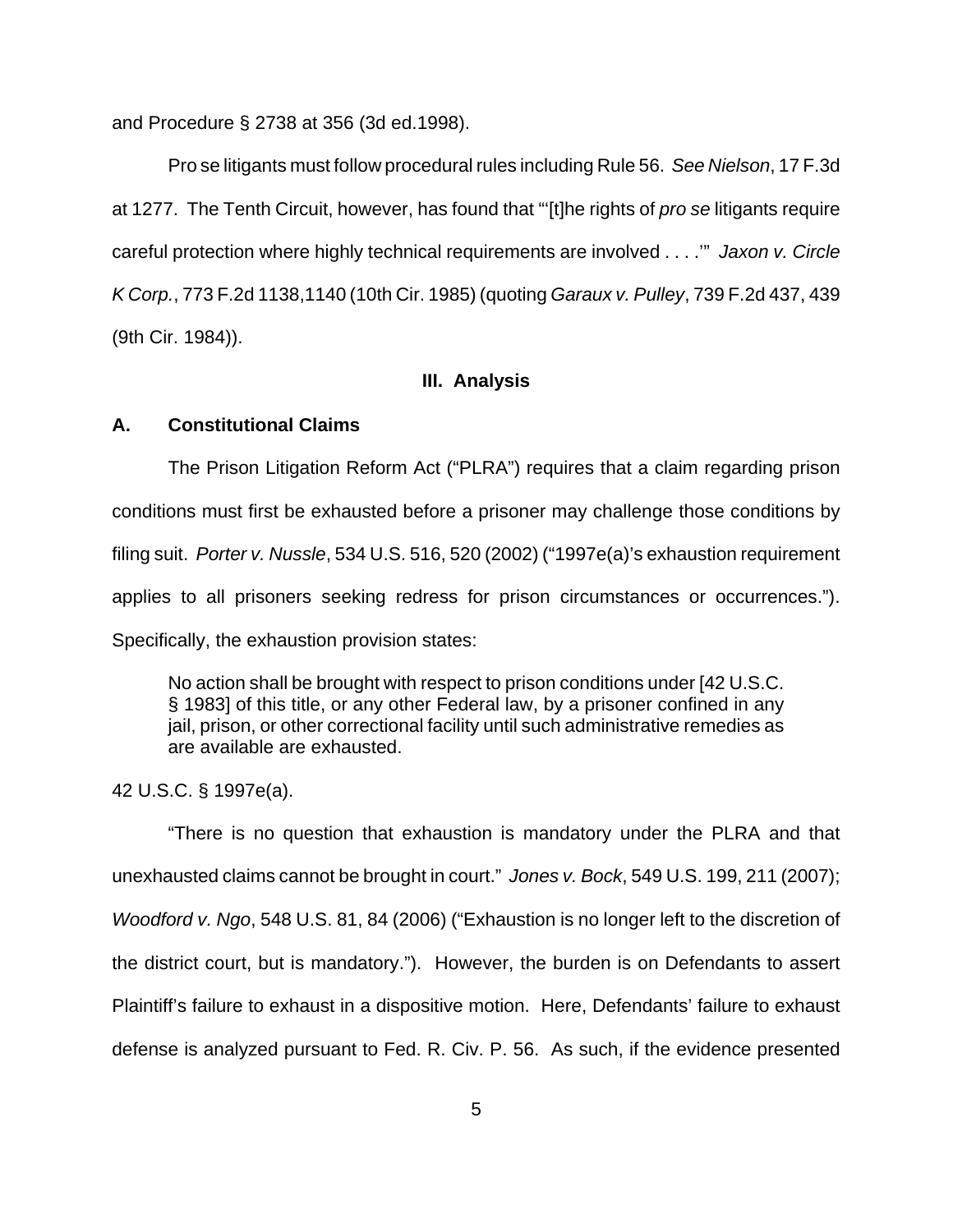does not create a genuine issue of material fact as to whether Plaintiff's constitutional claims against Defendants were properly exhausted, the claims must be dismissed without prejudice. Arocho v. Lappin, No. 07-cv-02603-REB-KLM, 2011 WL 2292187, at \*8 (D. Colo. Apr. 21, 2011) (citing Fields v. Okla. State Penitentiary, 511 F.3d 1109, 1113 (10th Cir. 2007) (noting that dismissal of unexhausted claims on summary judgment should be without prejudice)); cf. Kikumura v. Osagie, 461 F.3d 1269, 1290 (10th Cir. 2006) (recognizing that dismissal of untimely grievance should be with prejudice), overruled in part on other grounds as recognized in Robbins v. Oklahoma, 519 F.3d 1242, 1246-47 (10th Cir. 2008)).

Defendants argue that Plaintiff failed to exhaust his administrative remedies because his lack-of-a-pillow grievance was still pending at the time he filed this lawsuit. Motion [#22] at 6 ("[Plaintiff's] administrative remedy request was still pending before the Warden" at the time he filed the instant lawsuit.). Plaintiff contends that he exhausted his administrative remedies because his grievance "was denied on every level . . . ." Response [#32] at 2. The parties' dispute regarding exhaustion of Plaintiff's *Bivens* claims arises at the point in the grievance process when Plaintiff's grievance was remanded to the Warden at USP. Therefore, the Court focuses its analysis on that point in the grievance process.

Pursuant to 28 C.F.R. §§ 542.10-542.19, inmates must follow the Administrative Remedy Program, which mandates specific grievance procedures in order for prisoners to exhaust administrative remedies before filing Bivens claims. Here, there is no dispute that Plaintiff submitted a BP-10 form as required by 28 C.F.R. § 542.15. As explained in the Brieschke Declaration, the North Regional Central Office ("NCRO") responded to Plaintiff's BP-10 on January 28, 2013 (the "January 28 Letter") by remanding his appeal to the NCRO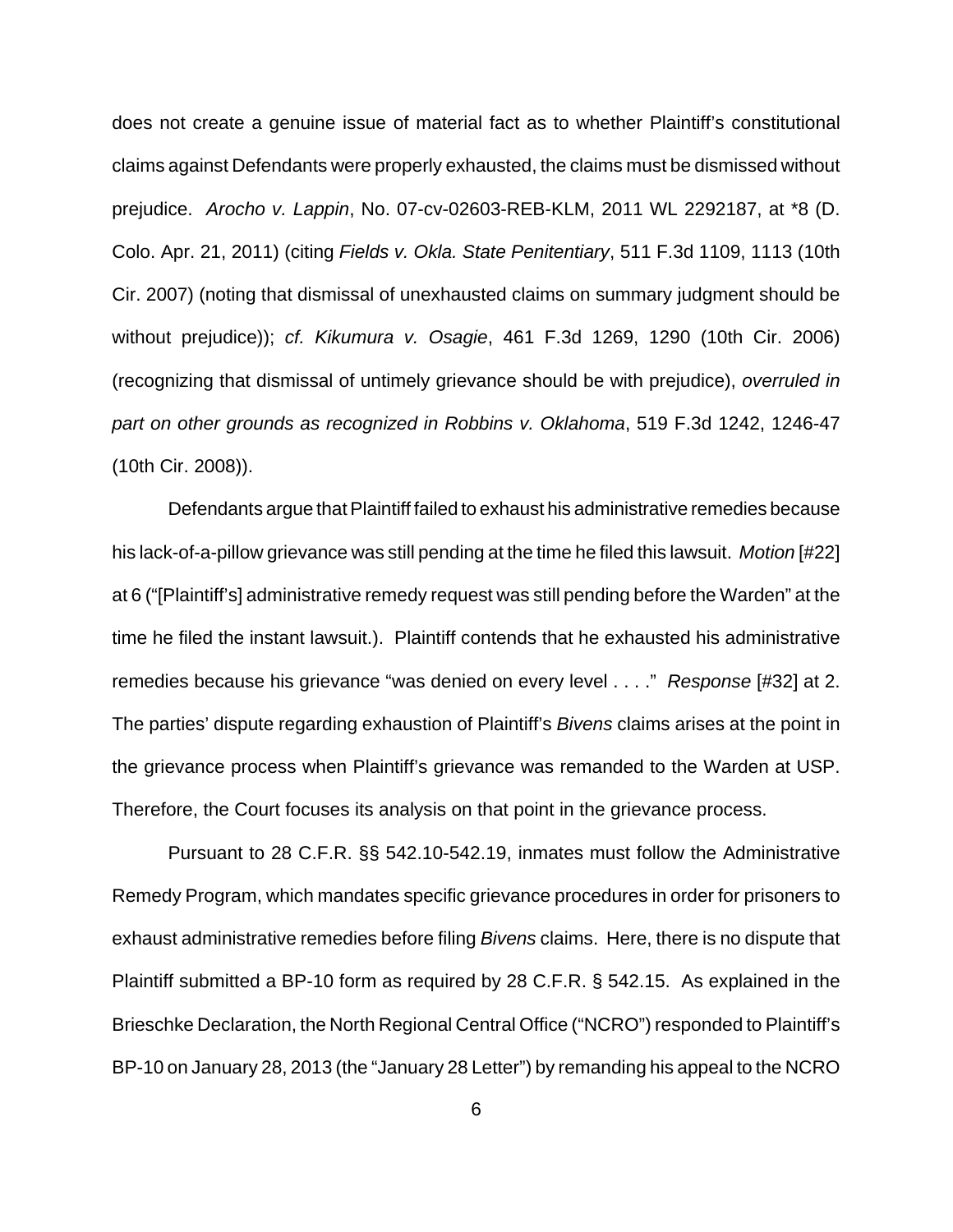of the initial denial of his grievance<sup>5</sup> back to the prison for further review. Brieschke Decl. [#22-1] ¶ 13; see [#22-6] at 6 (letter to Plaintiff dated January 28, 2013 informing him that his "appeal has been remanded back to the institution for further review"). The January 28 Letter further informed Plaintiff that he would thereafter receive a response from the prison and that if he was "dissatisfied with [the] response, [he could] resubmit [his] Regional Administrative Remedy Appeal" to the NCRO. January 28 Letter [#22-6] at 6. The January 28 Letter also stated that Plaintiff could "appeal to the Office of General Counsel, Federal Bureau of Prisons . . . within 30 days from the date of this response" if he was dissatisfied with the NCRO's response evidenced by the January 28 Letter. *Id.* According to Mr.

Brieschke,

on March 8, 2013, Plaintiff submitted a BP-11 appeal, which was rejected because he did not provide a copy of his institution's BP-9 $6$ . [] Plaintiff was notified that he needed to resubmit his appeal in proper format within 15 days. [ ] On April 4, 2013, Plaintiff resubmitted his BP-11 appeal. [ ] On September 16, 2013, Central Office advised Plaintiff that his case had been remanded back to the institution as per memorandum dated January 28, 2013.

Brieschke Decl. [#22-1] ¶ 15. Notably, Defendants did not include the March 8, 2013 BP-

11 as an exhibit to the Brieschke Declaration. Therefore, it is unclear whether Plaintiff's

BP-11 appeal stated that he was challenging the NCRO's decision to remand his grievance

<sup>&</sup>lt;sup>5</sup> As mentioned above, the parties do not dispute that Plaintiff followed the initial steps required to file a grievance. The dispute arises at the point when Plaintiff's BP-10 appeal to the NCRO was remanded to the prison. As a result, the Court does not address Plaintiff's filing of forms in the initial steps of the grievance process herein.

 $6$  As explained in C.F.R. §§ 542.13-542.13, "[g]enerally, a federal prisoner exhausts administrative remedies by attempting to resolve the matter informally (BP-8) and then completing all three formal steps by filing an administrative remedy request with institution staff (BP-9) as well as regional and national appeals (BP–10 and BP–11)." Cooley v. True, No. 14-cv-03119-GPG, 2015 WL 393864, at \*1 (D. Colo. Jan. 29, 2015). "Inmate appeals must be accompanied by copies of their administrative filings and responses at lower levels." Id. (citing 28 C.F.R. § 542.15(b)(1)).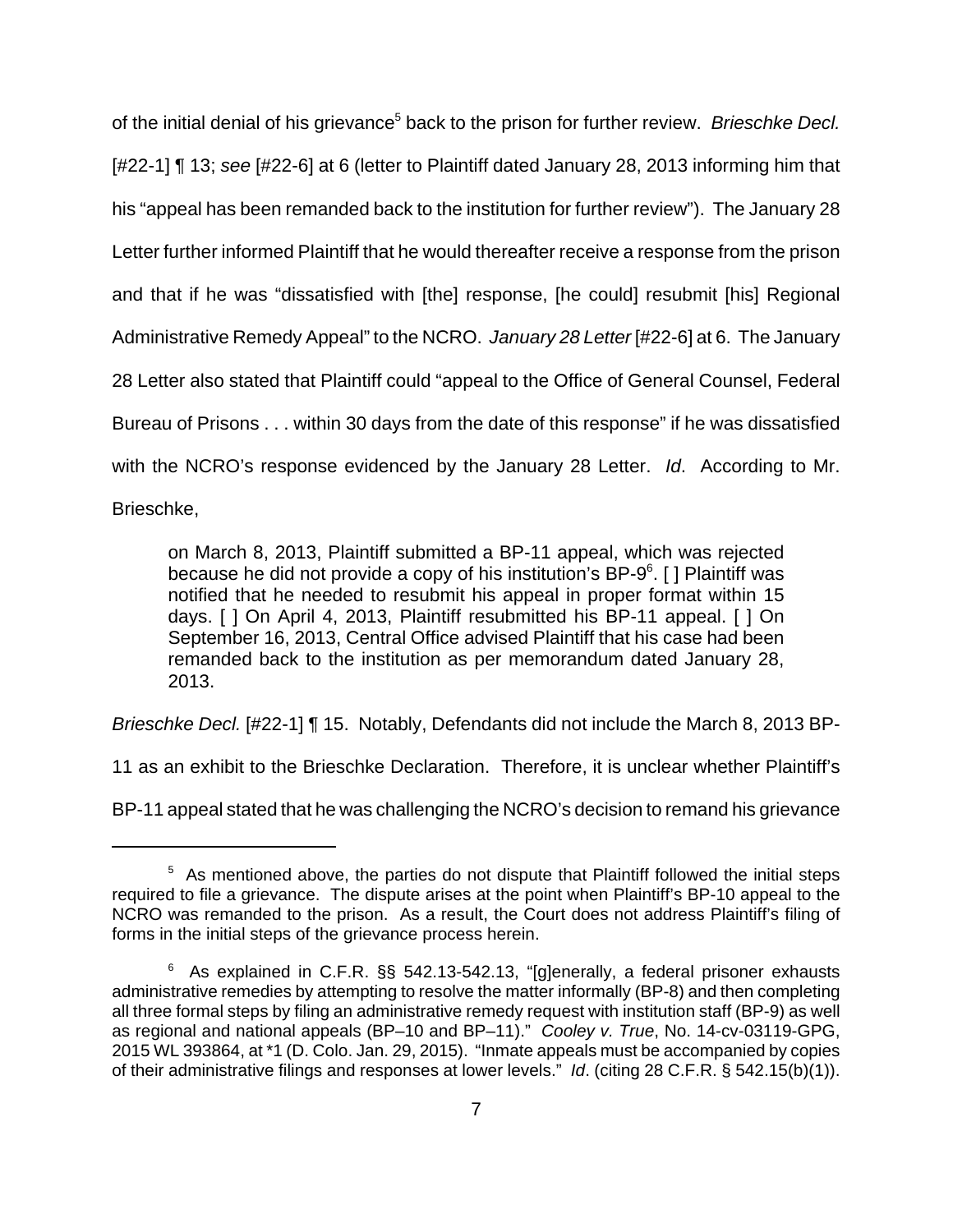to the Warden or pursuing the merits of his claim. Ultimately, however, this would not change the analysis.

The September 16, 2013 response from the Central Office states that

the Regional Director remanded your concerns back to the institution for further review on January 28, 2013. Therefore your concerns will not be addressed at this level. We would be remiss as to not allow the Warden the opportunity to address your concerns accordingly in the event you disagree with their response.

[#22-6] at 8 (the "September 16 Letter"). While Defendants maintain that Plaintiff did not fully exhaust his administrative remedies with regard to his *Bivens* claims, Plaintiff did follow the correct procedural steps. When the NCRO remanded his BP-10 to his institution, the January 28 Letter clearly stated that he could appeal the NCRO's decision to remand his grievance to the Central Office. Pursuant to 28 C.F.R. § 542.15(a), "an inmate who is not satisfied with the Regional Director's response may submit an Appeal on the appropriate form (BP-11) to the General Counsel within 30 calendar days of the date the Regional Director signed the response." Mr. Brieschke's Declaration and the attached exhibits make clear that in response to the NCRO's January 28 Letter, Plaintiff submitted a BP-11 to the Central Office, which was not procedurally improper if Plaintiff wanted to challenge the remand. In response to his BP-11, on September 16, 2013, the Central Office sent Plaintiff a notice stating that because the NCRO remanded his grievance "back to the institution for further review on January 28, 2013," Plaintiff's "concerns will not be addressed at this level." September 16 Letter [#22-6] at 8. The September 16 Letter further stated that the Central Office "would be remiss as to not allow the Warden the opportunity to address your concerns . . . ." Id. However, as noted above, it is unclear from the evidence presented by Defendants whether Plaintiff was challenging the decision to remand his grievance to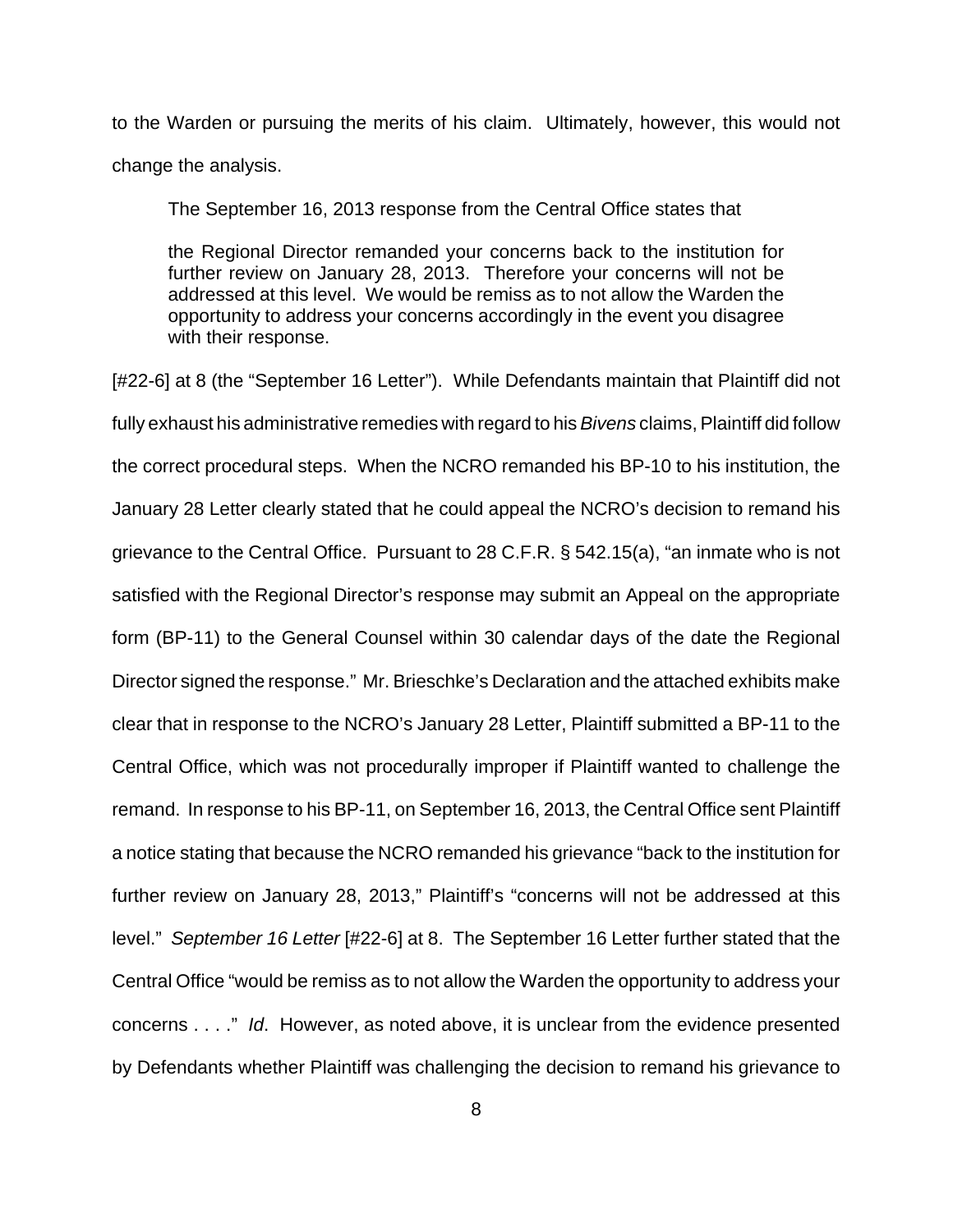the Warden or whether he was appealing the Warden's lack of response to his grievance.

Regardless, as explained below, the Court finds that to the extent the Motion seeks summary judgment because Plaintiff failed to exhaust his Bivens claims, the Motion should be denied.

28 C.F.R. § 542.18 provides, in pertinent part:

If accepted, a Request or Appeal is considered filed on the date it is logged into the Administrative Remedy Index as received. Once filed, response shall be made by the Warden or CCM within 20 calendar days; by the Regional Director within 30 calendar days; and by the General Counsel within 40 calendar days . . . . If the inmate does not receive a response within the time allotted for reply, including extension, the inmate may consider the absence of a response to be a denial at that level.

Therefore, assuming that the 20-day window for the Warden to respond to the remanded grievance began on the day the January 28 Letter was sent to Plaintiff<sup>7</sup>, the Warden's failure to respond to Plaintiff on or before February 17, 2013, could constitute "a denial [of the grievance] at that level." 28 C.F.R. § 542.18. Defendants offer no evidence that the Warden responded at any time, let alone within the 20-day window. Plaintiff explains in his Response that after the grievance was remanded, he never received a response from the Warden, "so [he] filed [his] appeal . . . before [his] time ran out . . . .". Response [#32] at 2. According to Defendants, Plaintiff filed his BP-11 appeal on March 8, 2013 and then, after it was rejected for a technical defect, again submitted it on April 4, 2013. Bierschke Decl. [#22-1] ¶ 15. While the Central Office's September 16<sup>8</sup> Letter informed Plaintiff that

 $7$  Notably, five days before the January 28 Letter was sent to Plaintiff, the NCRO sent the Warden, Defendant Daniels, a letter informing him of the remand. [#22-6] at 7.

 $8<sup>8</sup>$  The Court notes that the September 16 Letter was written almost eight months after the grievance was remanded to the Warden.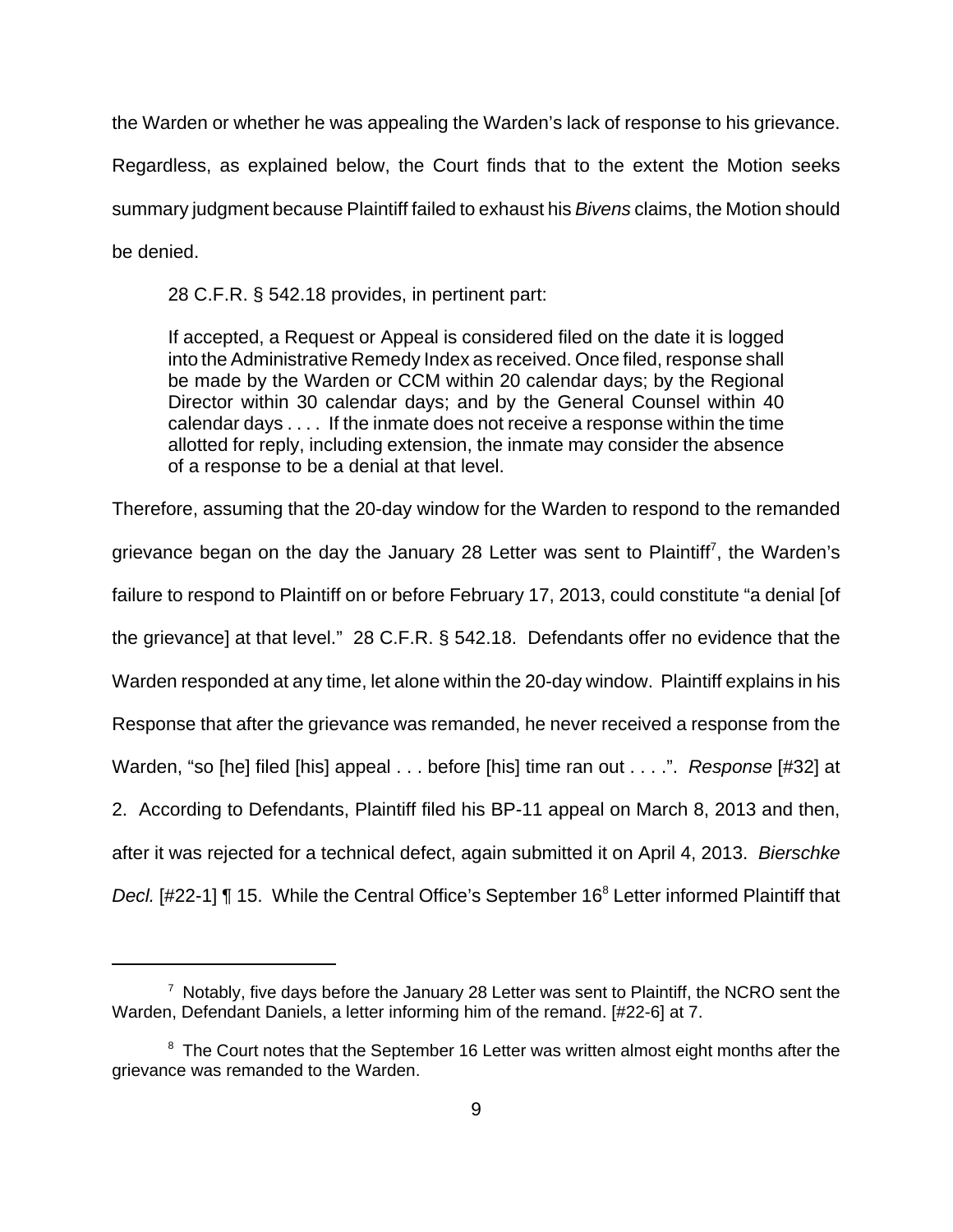his grievance was pending with the Warden, the statute makes clear that the Warden's failure to respond within 20 days could be treated as a denial for appeal purposes. Defendants fail to address 28 C.F.R. § 542.18 in their Motion. However, the Court's independent research has not revealed any cases in which it was determined that the statutory time limits imposed on wardens by 28 C.F.R. § 542.18 do not apply when a grievance has been remanded.

Proper exhaustion means that an inmate must follow all of the steps provided by the prison so that the prison may address the issue raised by the inmate on the merits. See Woodford v. Ngo, 548 U.S. 81, 90 (2006). Here, the September 16 Letter from the Central Office defers ruling on the merits. September 16 Letter [#22-6] at 8 ("[Y]our concerns will not be addressed at this level."). This is troubling because, if Defendants are correct, despite the fact that Plaintiff followed the proper statutory procedures, the Central Office's refusal to rule on the merits of his grievance foreclosed Plaintiff from seeking relief in court. In other words, Plaintiff could follow all necessary procedures, the Warden could refuse to reach a determination regarding Plaintiff's grievance for as long as he wants, and Plaintiff would have no ability to further pursue the grievance. Such inertia is neither contemplated nor permitted by the applicable regulations. Instead, the regulations build in specific time limitations for both the inmate and the institutions so that an issue can be resolved on the merits in a timely manner. Here, Defendants take the position that Plaintiff did not properly exhaust because "his administrative remedy request was still pending before the Warden." Motion [#22] at 6. This position implies that Plaintiff had no recourse as long as the remand was pending before the Warden, but as discussed above, that argument condones an indefinite administrative process unsupported by applicable legal authority. Therefore,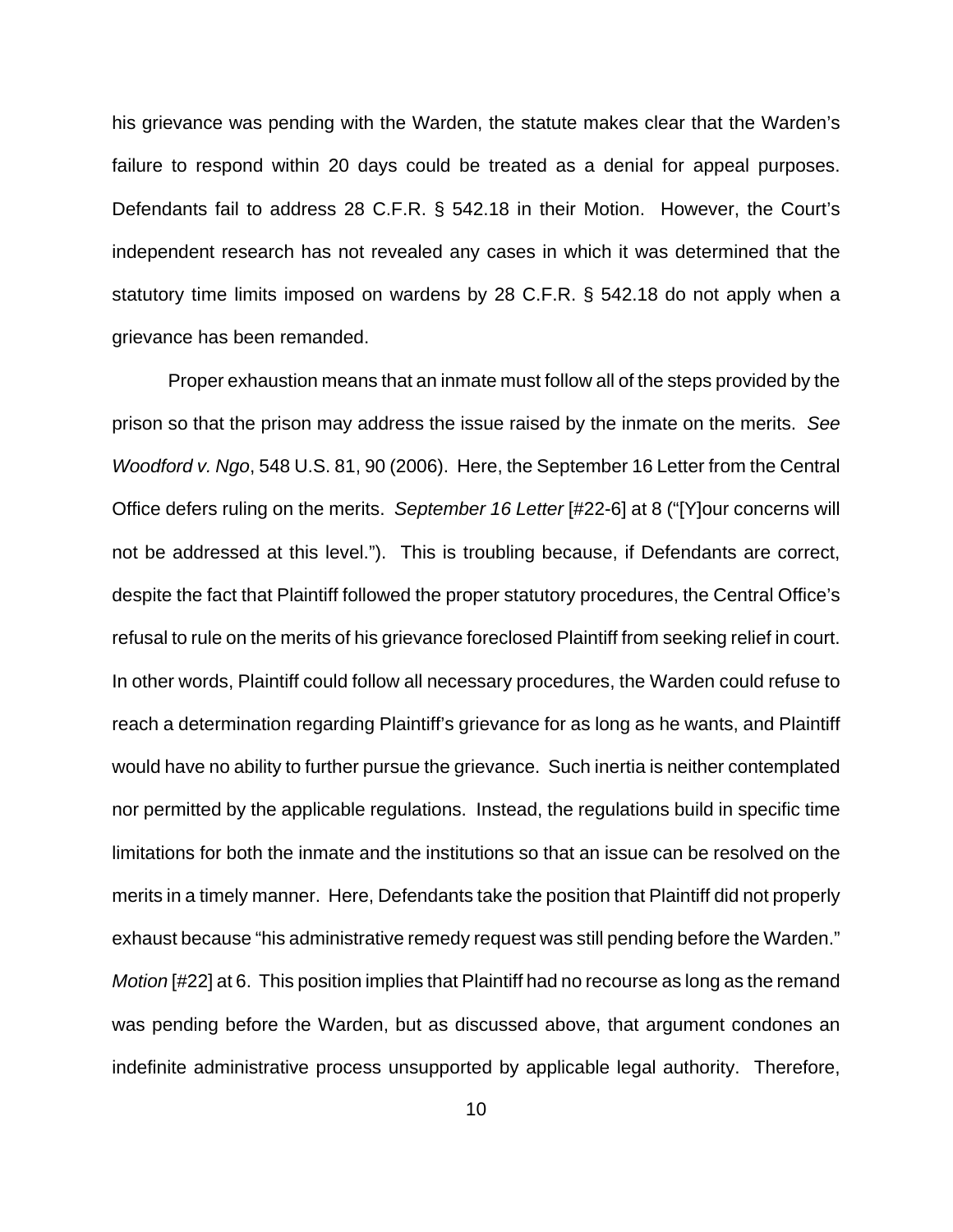regardless of whether Plaintiff properly exhausted his administrative remedies with regard to his Bivens claims, the Court must consider whether an exception to the exhaustion requirement is proper.

An exception to the exhaustion requirement applies if prison officials made exhaustion unavailable or if exhaustion would be futile. See Tuckel v. Grover, 660 F.3d 1249, 1254 (10th Cir. 2011) (citing Jones v. Bock, 549 U.S. 199, 212 (2006)) (applying PLRA's exhaustion requirement); Jernigan v. Stuchell, 304 F.3d 1030, 1032 (10th Cir. 2002). A remedy is not available when prison officials hinder, thwart, or prevent an inmate's attempts to exhaust that remedy. Tuckel, 660 F.3d at 1252 (citing Little v. Jones, 607 F.3d 1245, 1250 (10th Cir. 2010)). In short, the Court must ensure that "any defects in exhaustion [are] not procured from the action or inaction of prison officials." Aquilar-Avellaveda v. Terrell, 478 F.3d 1223, 1225 (10th Cir. 2007). "[T]he failure to respond to a grievance within the time limits contained in the grievance policy renders an administrative remedy unavailable. Jernigan, 304 F.3d at 1032 (quoting Lewis v. Washington, 300 F.3d 829, 831-32 (7th Cir. 2002); Foulk v. Charrier, 262 F.3d 687, 698 (8th Cir. 2001); Underwood v. Wilson, 151 F.3d 292, 295 (5th Cir. 1998)). Here, the grievance was remanded to the Warden in January 2013 and, according to Defendants, in September 2013 the grievance was still pending before the Warden and Plaintiff's attempt to appeal the Warden's inaction, deemed a denial under the applicable regulation, was denied because the grievance was pending before the Warden. The Court therefore finds that while Plaintiff attempted to exhaust his administrative remedies, exhaustion was not possible due to the actions of prison officials. Accordingly, exhaustion of Plaintiff's Bivens claims was unavailable in this case. The Court therefore **denies** the Motion to the extent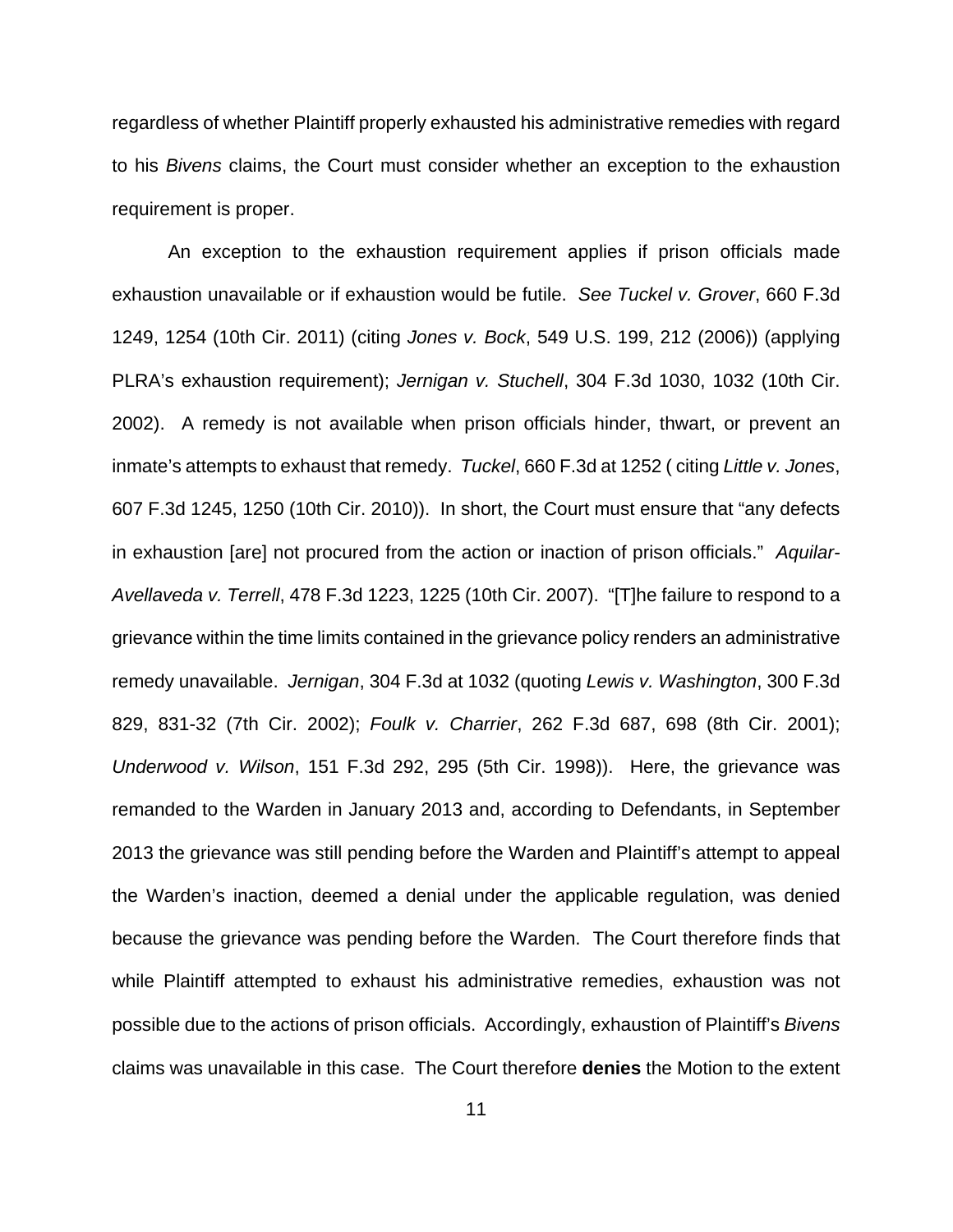it argues that the Court should grant summary judgment in Defendants' favor with regard to Plaintiff's constitutional claims.

## **B. Tort Claims**

In enacting the FTCA, the United States waived, with certain exceptions, its sovereign immunity for common law torts committed by its agents in the scope of their employment. See 28 U.S.C. § 2674; Woodruff v. Covington, 389 F.3d 1117, 1126 (10th Cir. 2004) ("The [FTCA] is a limited waiver of sovereign immunity" that only applies to federal employees.) (internal quotation marks and citation omitted). With regard to federal employees, the FTCA waives sovereign immunity for certain tort claims seeking money damages. 28 U.S.C. § 1346(b)(1); Franklin Sav. Corp. v. United States, 180 F.3d 1124, 1140 (10th Cir. 1999). The express terms of the waiver, however, are limited such that a suit may not be brought against the Government, "unless the claimant shall have first presented the claim to the appropriate Federal agency and his claim shall have been finally denied by the agency in writing." 28 U.S.C. § 2675(a). Exhaustion of administrative remedies is a prerequisite to suit under the FTCA. See id.; McNeil v. United States, 508 U.S. 106, 107 (1993) ("The FTCA bars claimants from bringing suit in federal court until they have exhausted their administrative remedies."); Nero v. Cherokee Nation of Oklahoma, 892 F.2d 1457, 1463 (10th Cir. 1989) (Section 2675 of the FTCA requires that administrative remedies be exhausted before suit is filed in district court.).

Timeliness of suit is a condition of the government's waiver of sovereign immunity under the FTCA, and the Court lacks subject matter jurisdiction to proceed under the FTCA if a plaintiff fails to satisfy the FTCA's timing requirements set forth in 28 U.S.C. § 2401(b). Dahl v. United States, 319 F.3d 1226, 1228 (10th Cir. 2003). "A tort claim against the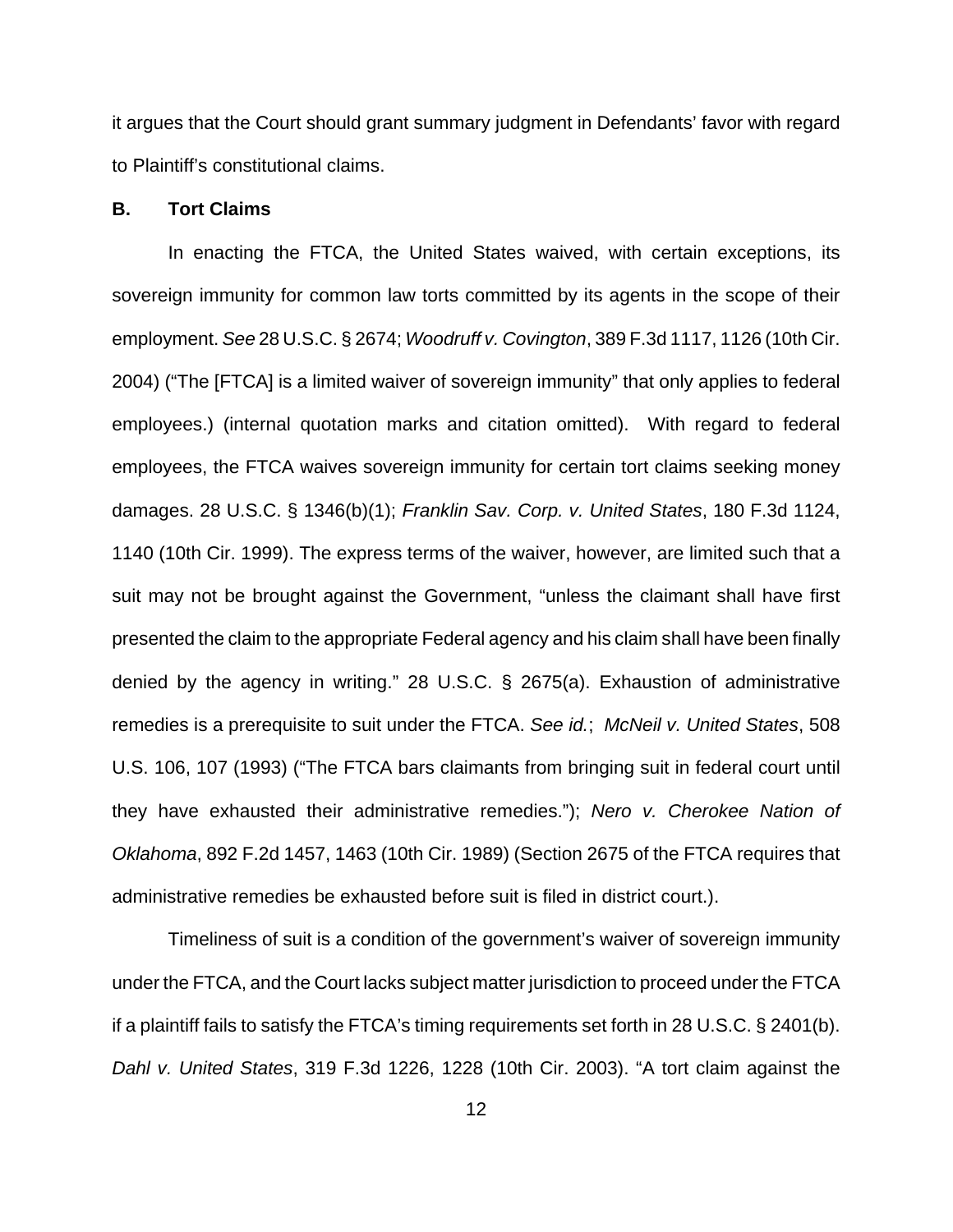United States shall be forever barred unless it is presented in writing to the appropriate Federal agency within two years after such claim accrues or unless action is begun within six months after the date of mailing, by certified or registered mail, of notice of final denial of the claim by the agency to which it was presented." 28 U.S.C. § 2401(b).

Defendants argue that Plaintiff's negligence claim brought pursuit to the FTCA is barred for failure to exhaust and untimeliness.<sup>9</sup> First, Defendants maintain that Plaintiff received a Right to Sue Letter relating to his first FTCA administrative claim on August 20, 2013 and did not initiate this lawsuit within the six-month period required by the statute. Motion [#22] at 6-7. Defendants further argue that Plaintiff's second FTCA administrative claim was not fully exhausted before he filed this lawsuit. Id. at 7. With regard to Plaintiff's first FTCA administrative claim, Plaintiff argues that he "did not have proof of injury" and his claim was therefore denied.<sup>10</sup> Response [#32] at 3. Plaintiff avers that his second FTCA administrative claim was denied on September 16, 2014 and that he initiated this lawsuit three days later. Id. As a result, he maintains that his second FTCA administrative claim was exhausted before he filed the instant lawsuit.

There is no question that Plaintiff's first FTCA administrative claim was denied on August 20, 2013 and that Plaintiff did not file this law suit within six months of that date.

<sup>&</sup>lt;sup>9</sup> Defendants do not argue that Plaintiff's second FTCA administrative claim cannot be considered because it is duplicative of his first FTCA administrative claim. See FTCA Notice [#22- 5] at 4. Because Defendants do not raise this issue, the Court does not address it.

 $10$  Plaintiff states that his first FTCA administrative claim related to prison staff's failure to provide pain medication for his back and neck pain that was allegedly caused by the lack of a pillow. Response [#32] at 3; see also Claim Form [#22-3] at 2. He maintains that he filed his second FTCA administrative claims as soon as he was diagnosed with a back problem because his first FTCA administrative claim was denied based on his failure to show injury. Response [#32] at 4.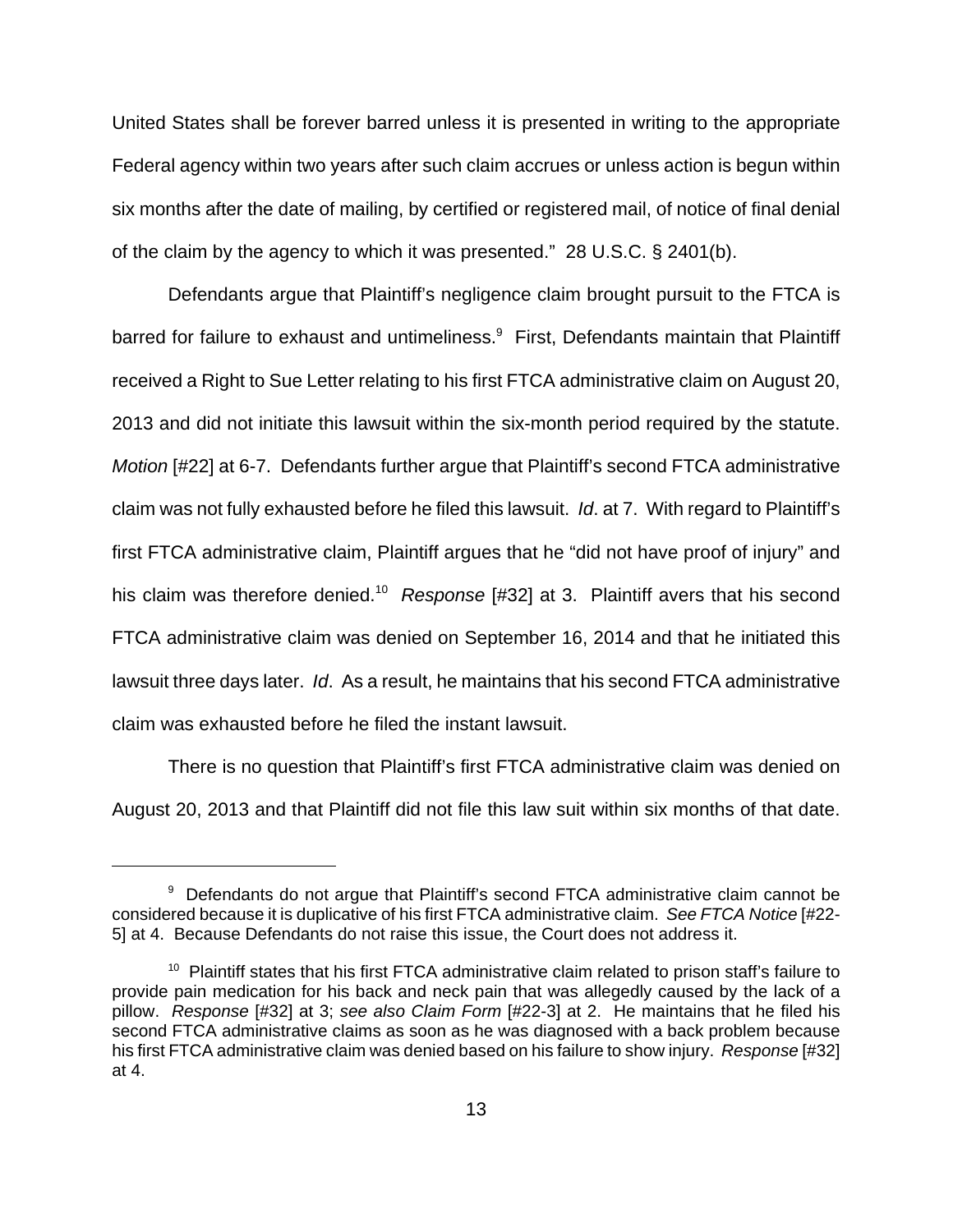As a result, Plaintiff's first FTCA administrative claim cannot serve as the basis for his negligence claim in this case. Plaintiff argues that the six-month filing deadline should be tolled. Because the Court otherwise concludes that Plaintiff's negligence claim may proceed, it does not address this argument.

Plaintiff argues that his second FTCA administrative claim was denied before he filed suit and, therefore, it was properly exhausted. Response [#32] at 3. Defendants argue that because Plaintiff did not receive notice of the denial until September 25, 2014, the second FTCA administrative claim was not properly exhausted prior to the initiation of suit as required by the FTCA. See Motion [#22] at 6-7; Brieschke Decl. [#22-1] ¶ 11 ("The Complaint in this civil action was filed prior to the date Plaintiff received the denial letter on Tort Claim number TRT-NCR-2014-05762."). Plaintiff received notice of the denial of his second FTCA administrative claim via a notice that is dated September 16, 2014.<sup>11</sup> See [#22-5] (the "FTCA Notice") at 4. This lawsuit was initiated on September 19, 2014. Defendants take the position that because Plaintiff had not received the FTCA Notice when he filed his Complaint, this claim was not exhausted. However, the statute does not require Plaintiff to have knowledge that his claim has been denied. Instead, the statute states that a lawsuit must be filed "within six months after the date of mailing, by certified or registered mail, of notice of final denial of the claim by the agency to which it was presented." 28

 $11$  No evidence has been presented regarding the date the FTCA Notice was mailed. The United States Postal Service Tracking number included on the FTCA Notice, [#22-5] at 4, when entered into the appropriate box at www.usps.com, only allows the Court to determine the date of delivery of the FTCA Notice, not the date the FTCA Notice was mailed. Therefore, for purposes of this Order the Court assumes that the FTCA Notice was mailed to Plaintiff on September 16, 2014 because that is the date typed on the FTCA Notice. However, even if the FTCA Notice was mailed after September 16, 2014, the date typed on the FTCA Notice would create a material issue of disputed fact that would be sufficient to defeat the Motion.